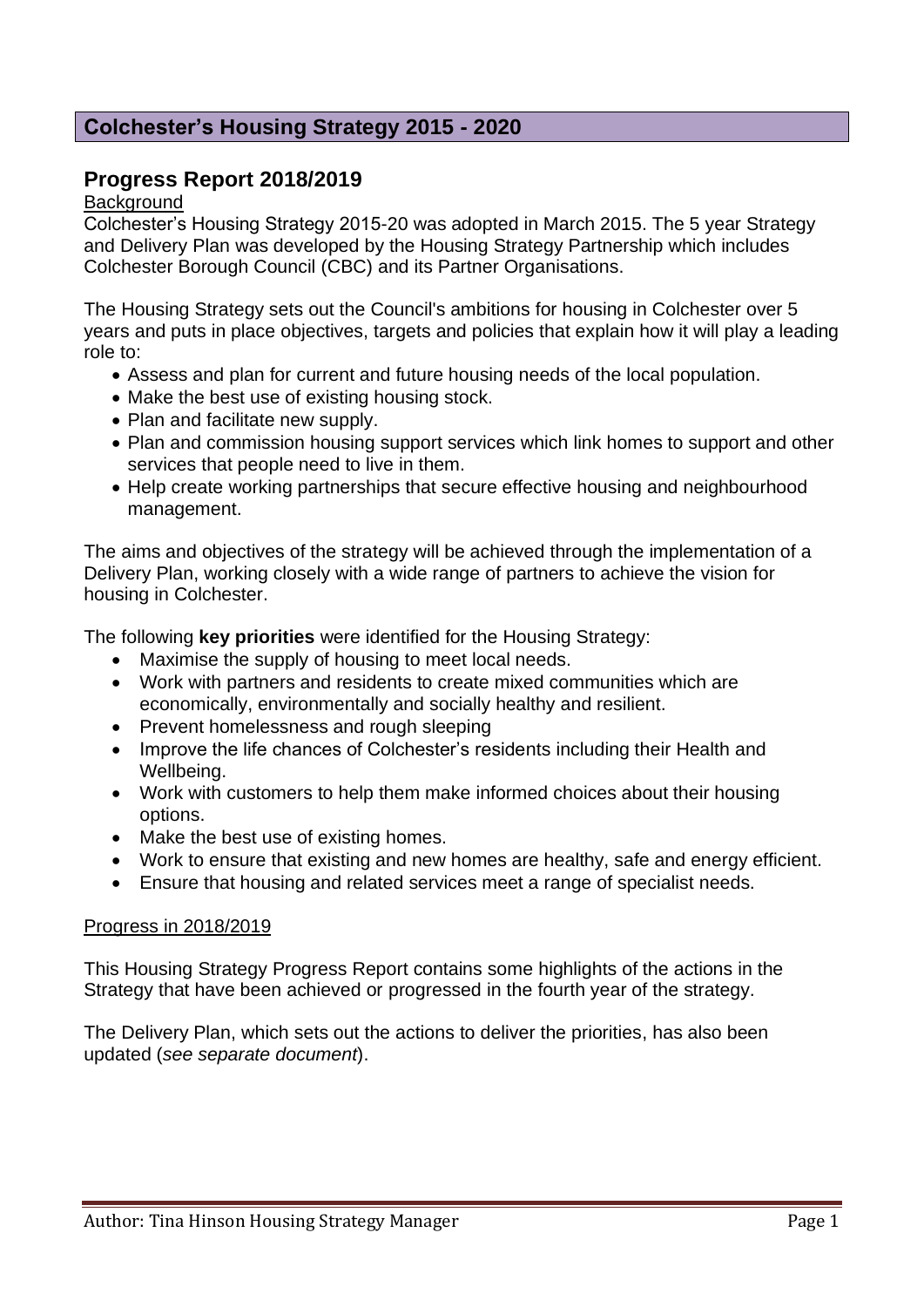## **Priority 1: Maximise the supply of housing to meet local needs**

# **Priority 1 Action:** *Maximise the supply of affordable housing on new developments.*  **Progress:**

- Affordable housing was secured on all qualifying sites, except for one where viability was considered, and a viability review mechanism was put in place to ensure that affordable housing can be captured through affordable housing commuted sums if the scheme generates a higher return than expected.
- 110 newbuild affordable homes completed in 2018/19. This brings the 3-year total to 448 new homes.

## **Priority 1 Action:** *Maximise the use of the Council's land and assets to deliver new housing.*

## **Progress:**

- Amphora Homes continue to progress the development of the 4 sites with a planning application submitted for one of the sites.
- With the removal of the Housing Revenue Account borrowing cap in 2018/2019, work has begun on "Phase 2 Garage Sites" and "Airspace" projects and both are undergoing feasibility work both of which will deliver new affordable housing using the Council's land and assets to deliver new housing.

#### **Priority 1 Action:** *Increase the role of the private rented sector in meeting housing need.*

**Progress:** A new incentive package to encourage Private Sector Landlords to rent to homeless households, known as Homestep was launched. A total of 57 were households were rehoused into suitable private rented homes as a result of this new scheme.

**Priority 2: Work with partners and residents to create mixed communities which are economically, environmentally and socially healthy and resilient**

## **Priority 2 Action:** *Deliver quality neighbourhoods with adequate infrastructure*

**Progress:** During 2018/2019, CBC received s106 contributions of £2,019.584 for projects to mitigate the impact of develops which included: -

- *Contribution to Public Open Space* £1,166,146 received for site specific projects with the Borough.
- *Community Facilities* £432,426 received for projects including the community centre provided within the Colchester Northern Growth Area; expansion of the community centre located within the development at the former Severalls Hospital site; improvements to the Lakelands Community Centre; equipping the proposed new Stanway Community Hall.
- Affordable Housing Contribution £178,922 where affordable housing was not provided on-site.
- Public Realm £20,866 for maintenance and improvements of St. Nicholas Square.
- Highways Transportation Contribution £61,805 to be used towards improving the safety and security of a walking route from Hawkins Road to the University of Essex and the resurfacing, lighting and provision of security at a route adjacent to the Old Custom House.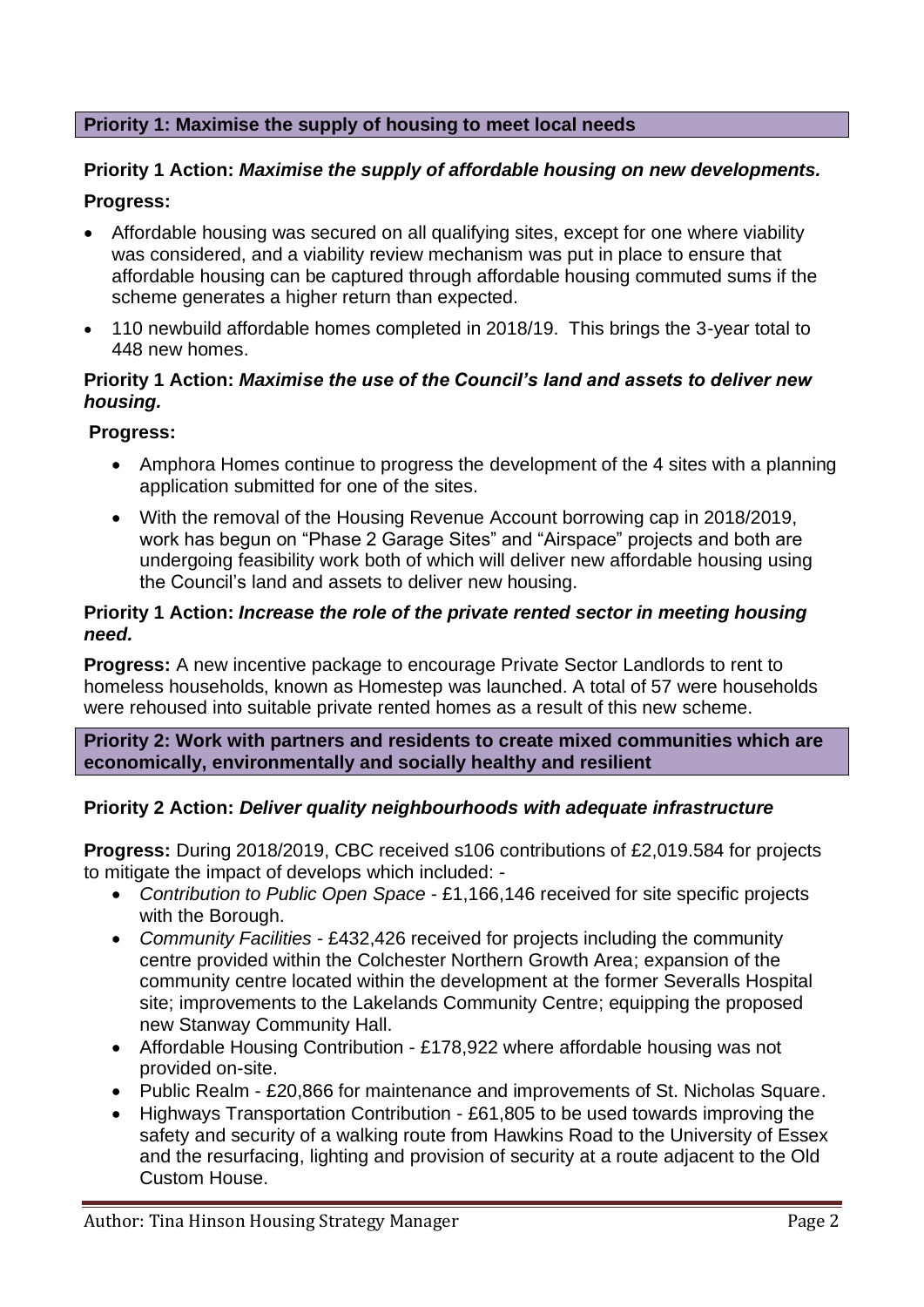- Student Travel Plan £82,408 received for Student Travel Projects.
- Footpath Improvements £77,000 towards improvements to the Rowhedge Trail

# **Priority 2 Action:** *Create neighbourhoods and communities which are sustainable*

**Progress:** CBC Community Enabling Officers took part in 3 "Street Weeks" lead by Essex Police, working with external partners and engaging with residents.

All of the events included a community consultation prior to the event, in which local communities/neighbourhoods were engaged with and asked to identify issues, which were then tackled during the week-long events.

Town Centre multi agency partnership "Team ten" was formed to reduce incidence of ASB and nuisance in Town Centre. Weekly briefings held with partners to agree approach with support and enforcement in place to resolve issues arising. Overarching Town Centre Action Plan initiated to deliver a multi-agency approach to tackling ASB within the Town **Centre** 

Local Community Meetings (multi agency problem solving groups) continue to work alongside local communities to address crime, anti-social behaviour and quality of life issues. Currently chaired by Police, 12 meetings took place across the borough during 2018/19.

## **Priority 3: Prevent homelessness and rough sleeping**

## **Priority 3 Action:** *The actions set out in the Homelessness Strategy Delivery plan monitored and updated annually.*

**Progress:** The Homelessness Strategy delivery plan was updated in conjunction with the project group. A progress report was produced, shared with partners and published on the CBC website.

#### **Priority 3 Action** *Ensure we are best placed to respond to the new duties placed on local authorities as a result of the implementation of the Homelessness Reduction Act 2017.*

**Progress:** The Homelessness Reduction Act continues to be implemented, with CBH having delegated responsibility for the delivery of the Homelessness and Housing Options service. Actions completed in 2018/2019 include:

- The provision of a Housing Options wizard website to provide advice and guidance to those who may be homeless or threatened with homelessness.
- Completion of 744 Personal Housing Plans.
- Reduction in homelessness acceptances of 37.5% compared to the previous year.
- Action was taken to prevent and relive homelessness for another 276 households.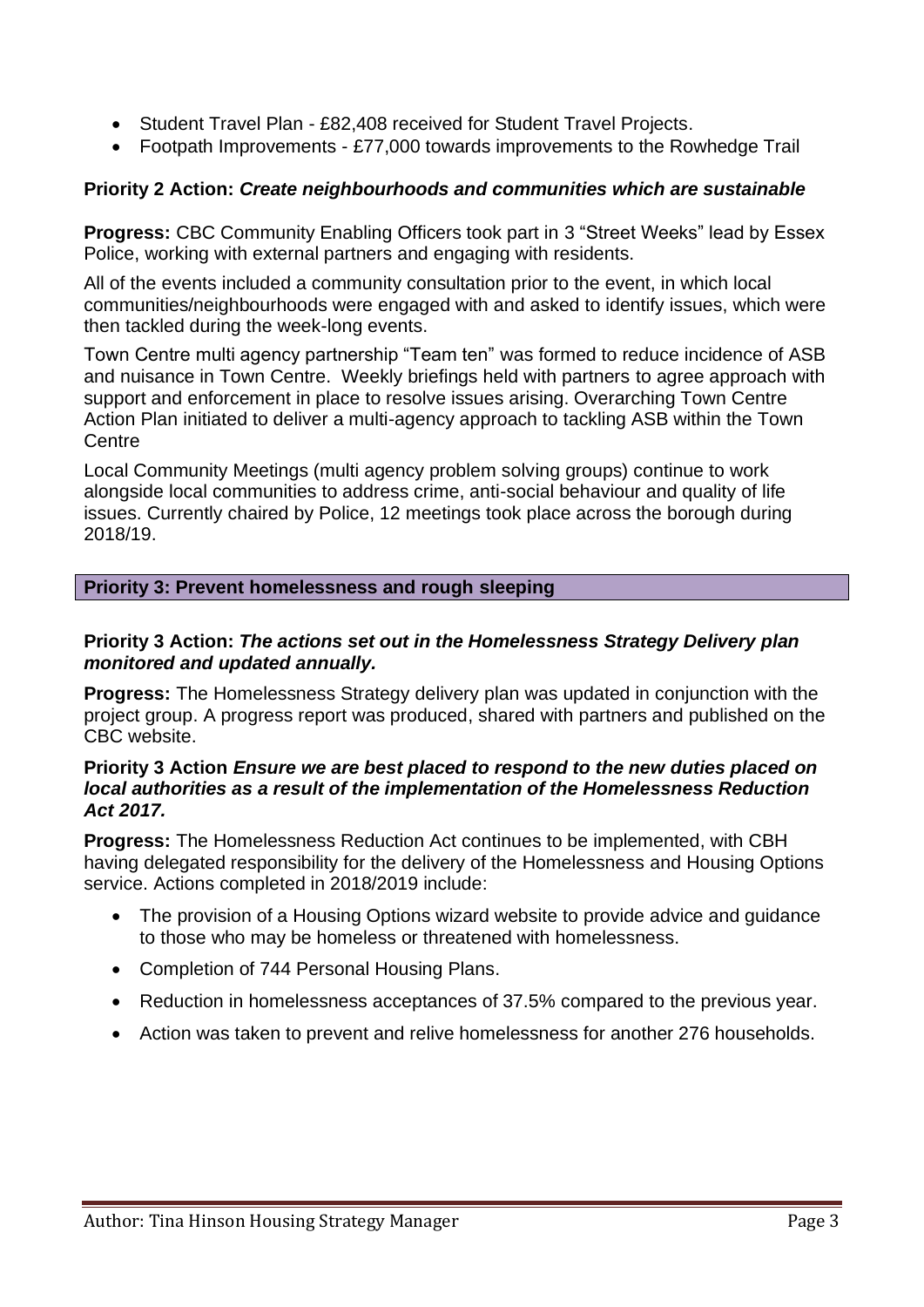**Priority 4: Work in partnership to improve the life chances of Colchester's residents, including their health and wellbeing.**

## **Priority 4 Action:** *Improve health & wellbeing of Colchester residents through greater integration of housing, health and social care services.*

**Progress:** There was significant progress in this area in 2018/2019 including:

- CBH developed a secondment for a mental health social worker, which is developing improved communication; pathways and assessments for people with a mental health issue who are threatened with homelessness.
- Funding through Sport England Local Delivery Pilot is being used to lever in system wide funding and to test and learn what will work in connecting residents with their communities and improving health through decreasing inactivity.
- Partnerships with Catch 22 housing intervention project, have led to them incorporate health and wellbeing interventions such as walk & talk sessions and connecting families to their local communities in a bid to decrease inactivity and improve health as part of their homelessness prevention work.
- Work undertaken to encourage adoption of Livewell campaign by NEE Alliance in promoting health and wellbeing and prevention across the acute and health and social care sectors
- The Health and Housing Project has worked with a wide range of partners including within health, social care and the community. Raised awareness of the work of the Private Sector Housing team (PSHT) and provided shadowing opportunities to colleagues from other services. Referral pathways into the services provided by the PSHT have been set up.
- More than 300 serious housing hazards have been removed from homes in the private sector through the work of the Private Sector Housing team, including over 50 Category 1 hazards.

#### **Priority 4 Action***: Reduce fuel poverty in the borough.*

**Progress:** A number of actions and projects were implemented in 2018/2019 including:

- CBH reviewed homes where energy rating was below expectation to implement "warm homes" insulation and heating survey.
- CBH Financial Inclusion team actively supported tenants to make better choices in their utility tariff and to use energy efficiently.
- Affordable warmth assistance was provided by CBC to fuel poor and low-income households that are vulnerable to the effects of the cold provided through promotion of services via companies, CBC Facebook page and elected members. This resulted in 30 ECO Flex declarations made, 22 installations completed with 14 residents getting full funding.
- More than 50 homes in the private rented and owner occupied sector had Category 1 and Category 2 Excess Cold hazards removed through a combination of informal and formal enforcement action and the provision of discretionary housing assistance.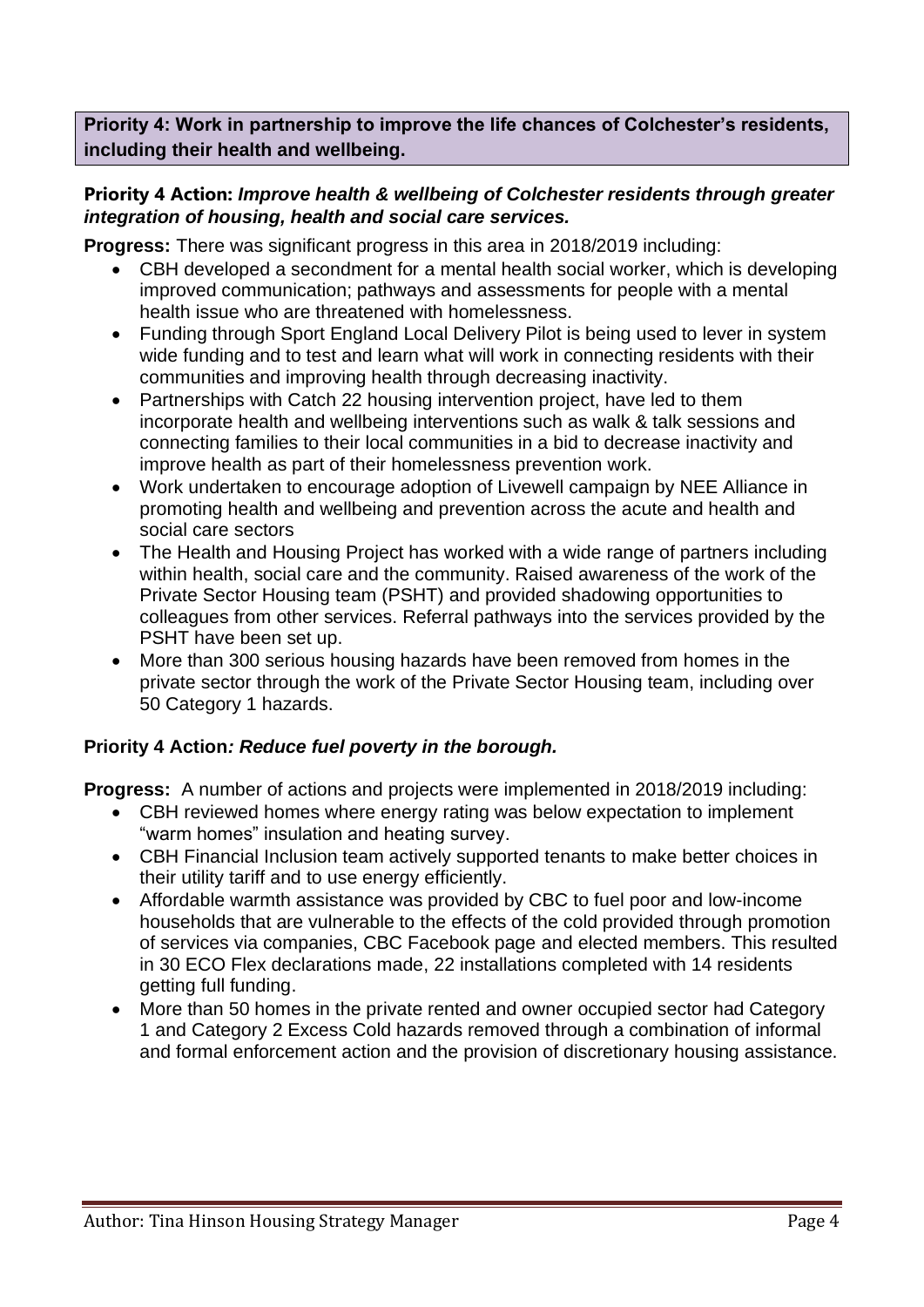#### **Priority 5: Work with customers to help them make informed choices about their housing options**

## **Priority 5 Action:** *Support residents affected by Welfare Reform*

**Progress:** The CBC Customer Support Team continues to engage with customers affected by welfare reforms. Customers are invited for an interview to discuss their situation and provide advice regarding welfare benefits, employment, housing, debts to minimize the effect of the welfare reforms and reduce reliance on discretionary funds and prevent homelessness.

Discretionary Housing Payments (DHP) were used to support residents affected by Welfare Reforms and to remove risk of homelessness. The DHP fund of £444,224 (including £50,000 from CBC) was fully spent in 2018/19.

A total of £71,003.32 was spent to support residents affected by the Benefit Cap. A further £88,219.72 was spent to support residents affected by the removal of the Spare Room Subsidy.

More than £15,000 of Exceptional Hardship Payments were utilised to support customers in managing their Council Tax accounts.

Our Community Support Employment Officer (CSEO) supported residents with transition over to Universal Credit (UC) and assisted with complex UC issues that arose in the process, working closely with the JCP and CBC. CSEO works from the JCP three days a week and refers customers over to the Customer Support Team for other welfare benefit related enquiries where relevant.

CBH Financial Inclusion team (FIT) supported 367 tenants with transition to Universal Credit. CBH also applied for 113 Discretionary Housing payment awards and gave grant funding to Citizens Advice who supported 25 residents in significant debt through home visits. Benefit cap cases for CBC tenants were reduced to 33 households through proactive support with tenants. CBH also provided Welfare Benefit advice to 205 residents with additional benefit awarded in excess of £200k in 2018/2019.

#### **Priority 5 Action:** *Improve tenancy sustainment and work proactively with residents to provide advice and assistance around budgeting, work and debts*

**Progress:** Pre-tenancy workshops held regularly through the year for housing register applicants aged 25 and under. This produced excellent results with no tenant under 25 years old evicted in 2018/2019, following process to attend pre-tenancy workshop, introductory reviews and accept tenancy support.

Financial resilience has been encouraged and supported through Money advice outreach work and training sessions.

#### **Priority 6: Make the best use of existing homes**

#### **Priority 6 Action:** *Maximise the use of council homes and reduce under-occupation*

**Progress:** Progress continues to ensure we make best use of Council homes including:

• Tenancy Audit programme completed with all CBH tenants visited. 24 households moved to smaller accommodation in 2018/2019 with support of the Tenant Incentive to Move Scheme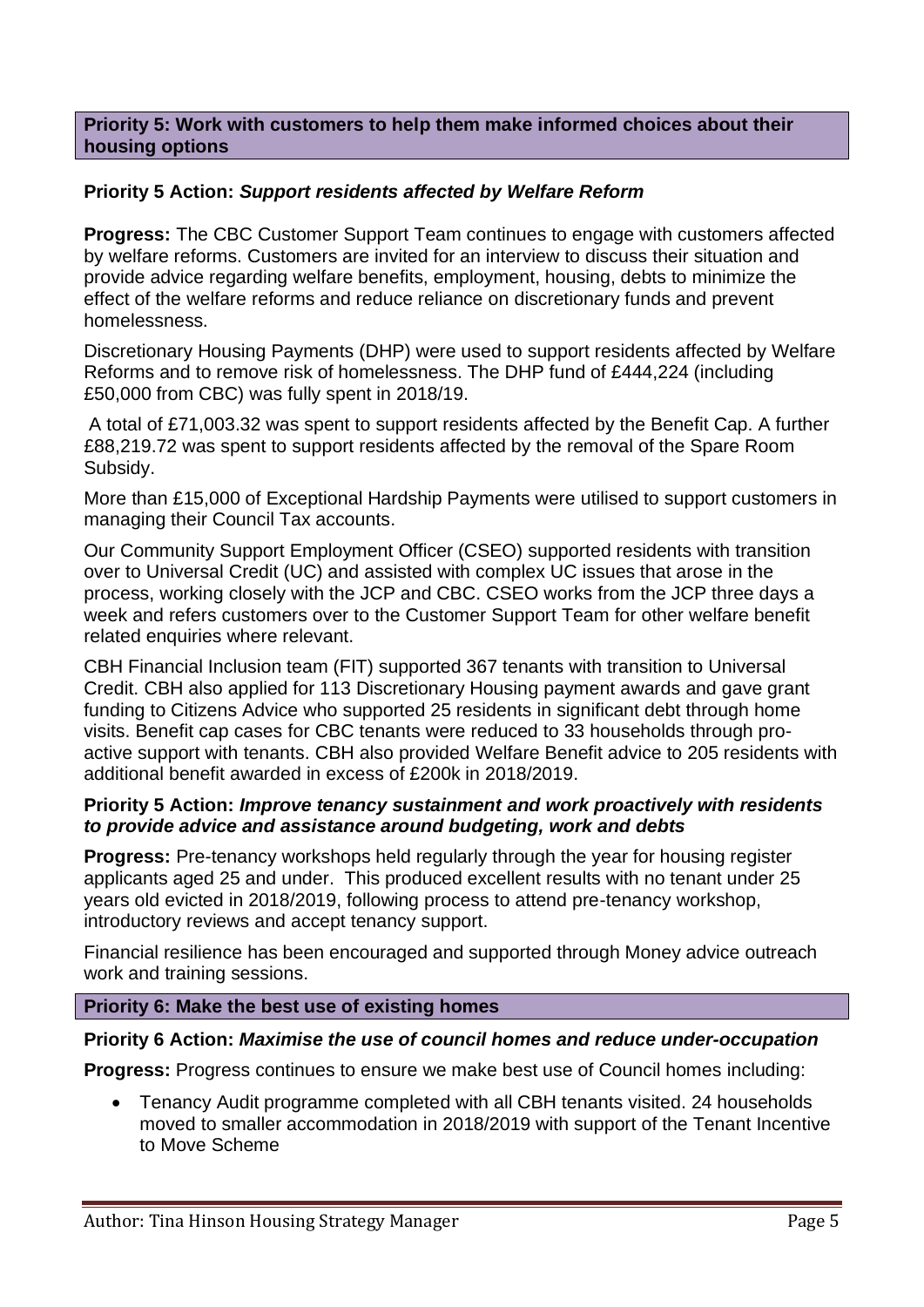- Households under-occupying council homes and in receipt housing benefit was reduced to 225.
- 5-Year investment plan in place to maintain the Colchester Sheltered Housing Standard where appropriate. Review of those schemes not meeting the standard restarted in March 2019.
- Sheltered housing vacancies reduced following programme to improve quality of CBC sheltered housing stock. Maytree Court sheltered scheme sold by CBC during 2018/19. At year end 99% of the sheltered housing stock was occupied (6 vacancies, with no vacancy more than 3 weeks) and turnover of sheltered housing reduced to 10% of stock in 2018/2019.

#### **Priority Action***: Help people whose independence may be at risk to remain in or return to their home in both the private and public sector properties.*

**Progress:** A number of actions have been completed which contribute to meeting this priority including:

- The budget for adaptations to council properties was increased to £200,000 in 2018/19 to meet demand from council tenants. £53k spent on minor adaptations such as grab rails, access aids and ramps. £720k spent on more significant adaptations such as level access showers, stairlifts and hoists. £52k was spent on one major adaptation which was a property extension.
- Arrangements are in place for a Senior Occupational Therapist to be seconded into the Healthy Homes team from ECC in 2019/2020 for a one-year project to work on fast tracking adaptations.
- 62 Disabled Facilities Grants completed in 2018 -19 to enable people with disabilities to remain living independently in their own homes for longer.
- Welfare Benefit Specialist (WBS) provides complex welfare benefit support for working and pension age customers in the borough. This includes claiming Personal Independence Payment (PIP), Attendance Allowance (AA), Disability Living Allowance (DLA) and other benefits. WBS also assists customers with Mandatory Reconsiderations and Appeals to ensure they are fairly supported in Court.

**Priority 7: Work to ensure that existing and new homes are healthy, safe and energy efficient**

## **Priority 7 Action***: Encourage private landlords & managing agents to provide good quality and well managed properties*

**Progress:** The Private Sector Housing Team carried out over 500 inspections/visits/assessments of properties in the private sector. Over 300 serious housing hazards were removed from 80 plus properties in the private sector through a combination of informal and formal enforcement action and the provision of discretionary financial assistance.

7 prosecution cases taken against non-compliant landlords and property management companies.

In 2018/2019, CBC were the first local authority in the country to prosecute a property guardian company for non-compliance with legal requirements.

## **Priority 7 Action:** *Improve the energy efficiency of the Council's housing stock*